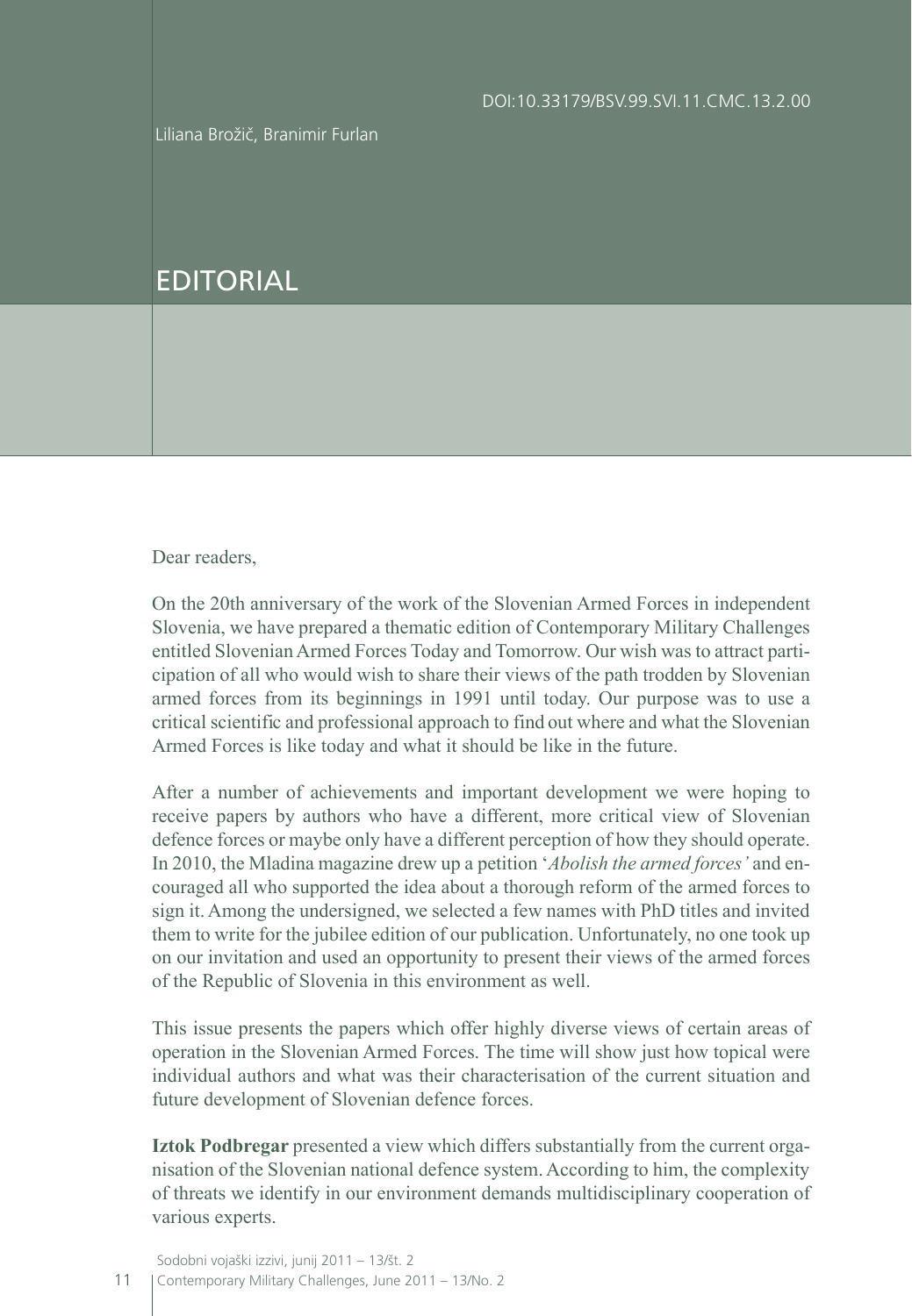**Uroš Krek,** who was directly involved in the process of joining the Alliance and actively participated in its work, wrote about the seven-year long NATO membership, alternatives available before joining NATO and today's effects. He also provides reflection on the future and wonders if we have any other options, and if there are any alternatives for the development of the defence system and defence forces within NATO membership.

According to **Alojz Šteiner,** the transition period has ended with regard to social and economic changes and development in Slovenia. We also clearly emphasise the urgency of future changes, with the economic crisis as a special factor. As we deal with the results and the completion of the Slovenian defence and military transition, we look out for the challenges on the way to the transformation period. In this context, the author wonders whether we want transformation and whether we can manage it.

A view ahead, i.e. at the development of the Slovenian Armed Forces enabled by the Resolution on the General Long-term Programme of the Development and Equipping of the Slovenian Armed Forces until 2025 is presented by **Ivan Mikuž** and **Primož Šavc**, who explain the sensibleness of such a direction and at the same time highlight some of the past and current problems which might have a decisive impact on the development.

**Alenka Petek** explains that the terms military profession and military professionalism are not synonymous. Military profession has its own characteristics. Whether at all and to what degree these characteristics are present in the Slovenian Armed Forces today is an indicator for whether professionalism is already characteristic of the force or still a long-term objective.

Slovenian military education received attention of various authors and two papers have been produced. **Dušan Toš** discusses the so-called internal perspectives of military education, while **Uroš Svete, Maja Garb, Vladimir Prebilič** and **Jelena Juvan** try to show that Slovenia with its convergent model of the military education system may be well ahead of its allies and partners. On the other hand, the civil-military cooperation in the field of the military module as part as the defence studies filled the gap which impeded civil military experts from entering the military organization and becoming officers.

Logistics efficiency is influenced by the regulations in terms of its development, says **Andrej Osterman**. Therefore, the regulations should reflect special characteristics of the Slovenian Armed Forces and their logistics. Owing to the development of the society, influence of the global international environment, and other factors, operational requirements will be subject to rapid changes in the future.

**Erik Kopač** wrote that, in the Republic of Slovenia, the institutional rules which encourage more efficient provision of military capabilities have substantially